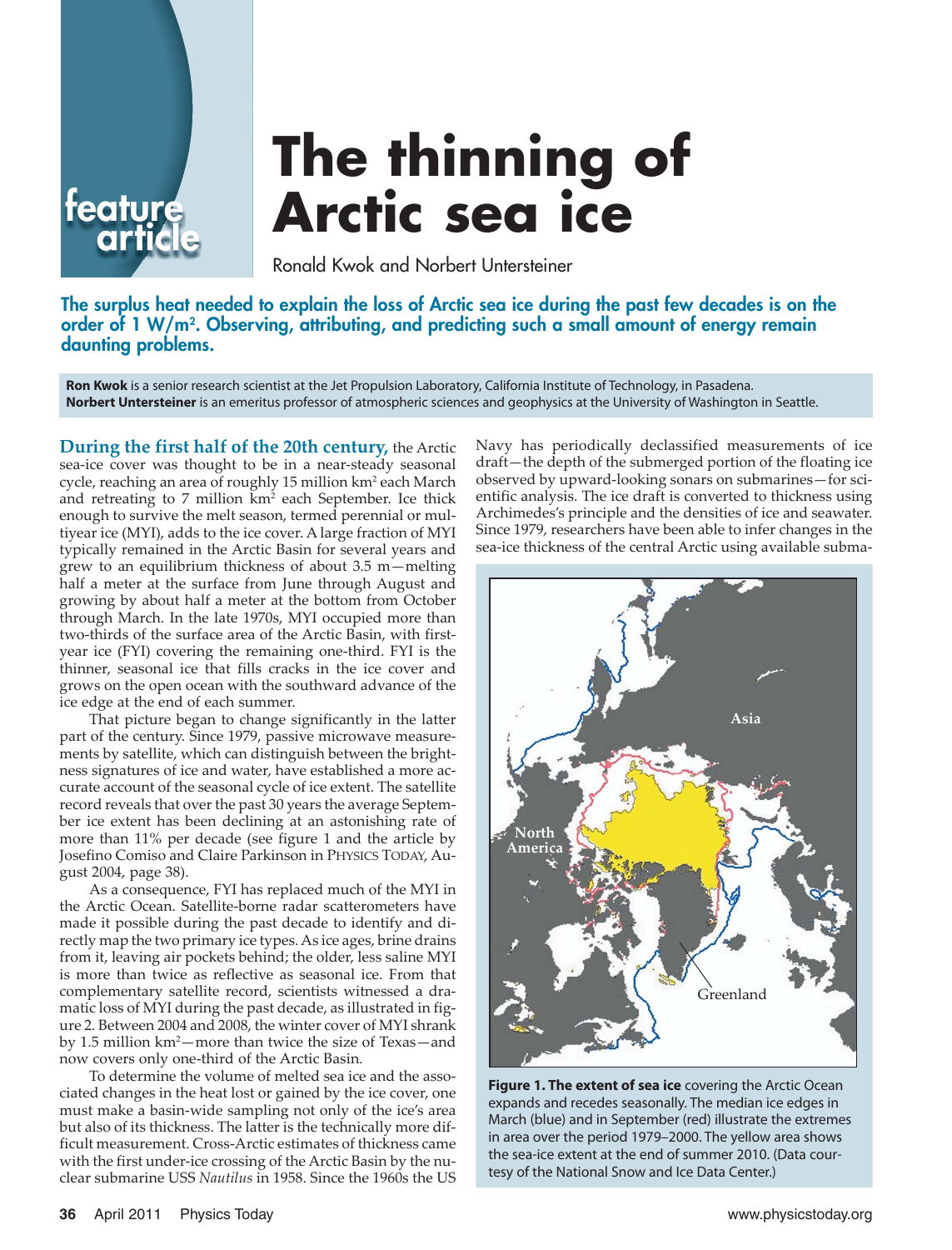

**Figure 2. The decline** of winter's multiyear sea-ice coverage is evident from an analysis of data taken over the years 2000–10 by NASA's *Quick Scatterometer* satellite and the European Space Agency's *Advanced Scatterometer* satellite. The electromagnetic scattering properties of first-year ice and multiyear ice—that which survives more than one summer melt season—differ in salinity, surface roughness, and volume inclusions (that is, air pockets) that develop as sea ice ages. Those differences alter reflectivity and thus distinguish the two ice types in radarbackscatter measurements.

rine profiles.1 The launch of the *Ice, Cloud, and Land Elevation Satellite* (*ICESat*) in 2003 made possible near-basin-scale mapping of ice thickness from space. The satellite's lightdetection-and-ranging (lidar) altimeter took readings of seaice freeboard—that part of the ice above the ocean surface and thicknesses could then be deduced from those freeboard measurements just as they are from the ice draft.

The combined submarine and *ICESat* records, plotted in figure 3, show that the average sea-ice thickness of the central Arctic during winter has decreased from 3.5 m to less than 2 m over the past three decades.<sup>2</sup> Along with the observed decrease in sea-ice extent, there is a parallel thinning of the ice cover. If those rates persist, we are likely to eventually experience a seasonally ice-free Arctic Ocean (see PHYSICS TODAY, September 2009, page 19).

That possibility has received increased public attention because the presence or absence of Arctic sea ice is a striking, important, and leading indicator of climate change. The shrinking ice cover has far-reaching consequences. Shifts in local climate affect marine ecosystems, endanger survival of birds and mammals, and pose a threat to the livelihood of indigenous communities around the Arctic Basin. Moreover, an ice-free ocean raises a plethora of issues concerning commercial shipping and resource extraction, all with long-term geopolitical and economic implications.

Changes in Arctic sea ice also influence deep convection in the marginal waters such as the Greenland and Labrador Seas. Those seas are sources of North Atlantic Deep Water, which contributes to the meridional overturning circulation (sometimes referred to as the conveyor belt), a global system of surface and deep currents that transports large amounts of water, heat, salt, carbon, nutrients, and other substances around the major oceans. That global circulation connects the ocean surface and atmosphere with the huge reservoir of the deep sea. Changes in the rate of production of North Atlantic Deep Water in the Arctic marginal seas have been shown to affect the Gulf Stream and hence climate, particularly that of Europe.

The observed rates of shrinking and thinning of sea ice in the Arctic Basin during the past three decades were greatly



**Figure 3. The thinning** of the central Arctic sea-ice cover from 1978 to 2008 is evident from upward-looking sonar data recorded by US Navy submarines and by altimetry from NASA's *Ice, Cloud, and Land Elevation Satellite* (*ICESat*), launched in 2003. The overall mean winter thickness of 3.64 m in 1980 can be compared with a 1.89-m mean during the last winter of the *ICESat* record—an astonishing decrease of 1.75 m in thickness. Between 1975 and 2000 the steepest rate of change was −0.08 m/yr in 1990. During *ICESat's* recent five-year run through 2008, it recorded a still higher rate of -0.10 to -0.20 m/yr. (Adapted from ref. 2.)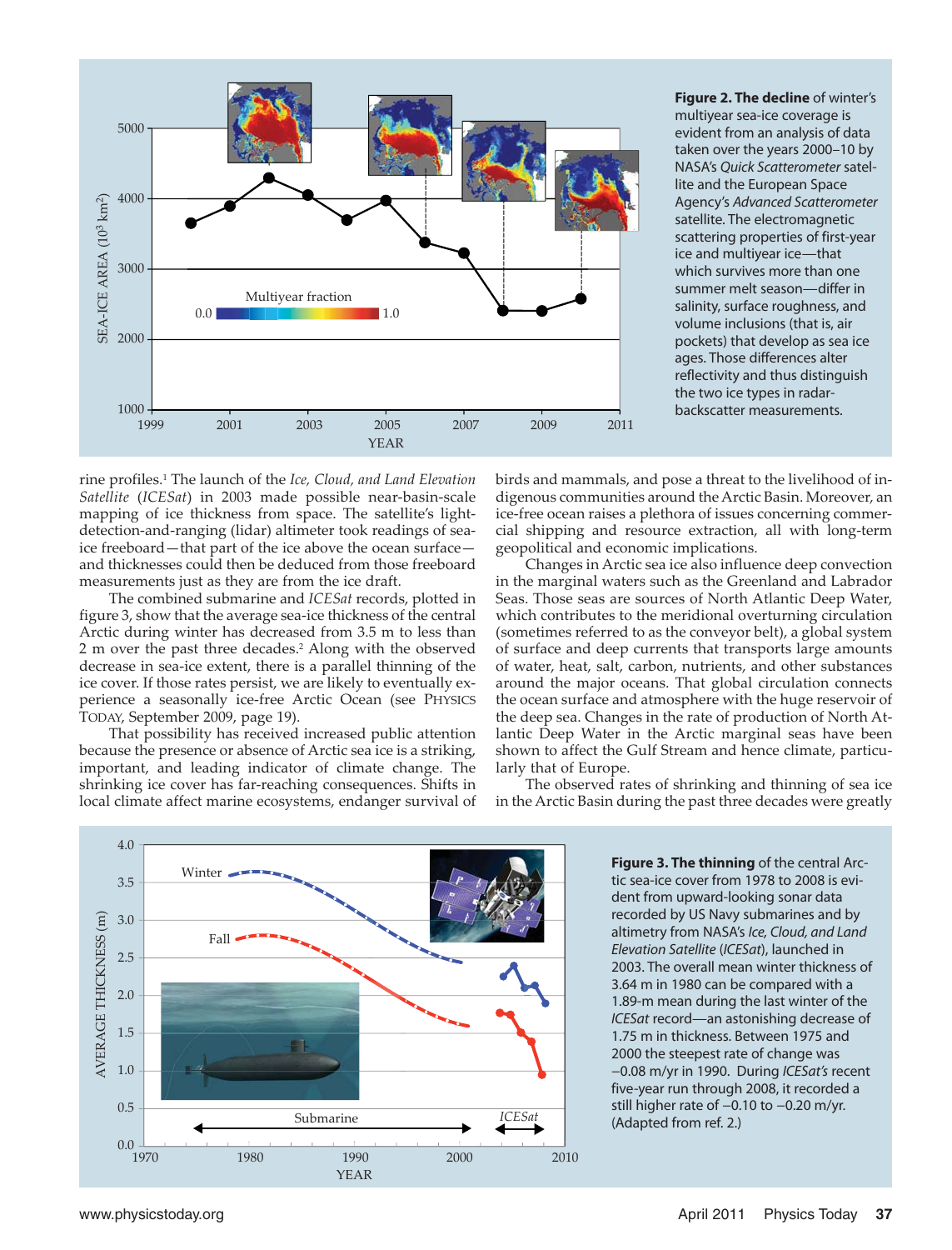

Figure 4. Sea-ice circulation. (a) The two prominent features in the circulation of sea ice in the Arctic Ocean are the clockwise drift in the western Arctic's Beaufort Gyre, which shoves sea ice against Greenland and the Canadian archipelago, and the Transpolar Drift Stream, which transports sea ice from the Siberian sector of the Arctic Basin out through the Fram Strait into the Greenland Sea. Ice drift is, on average, parallel to the atmospheric-pressure isobars (black lines). **(b)** The record of how much ice (blue) was annually transported through the Fram Strait between 1979 and 2008 correlates well with the atmospheric pressure gradient across the strait (red) at sea level. Every year about 10% of the Arctic Basin's area is exported into the Greenland Sea. (Adapted from ref. 4.)

underestimated by the 2007 Intergovernmental Panel on Climate Change Fourth Assessment Report (IPCC–AR4) climate models;<sup>3</sup> indeed, none of the models can quantitatively explain the trends experienced in the Arctic. But the ice-free summers widely forecast in press reports as impending have not yet occurred. As long as some of the FYI is thick enough to survive the summer, and as long as the annual export of ice out of the Arctic Basin continues to be no more than the current annual average, a precipitous decline of the ice cover is not likely.

Thus the questions remain as to what actually caused the dramatic loss of ice and why the climate models have so underestimated its rate. Here we offer a perspective on the quality of the observational record, the gaps in our present understanding of the physical processes involved in maintaining and altering the sea ice.

# **Sea-ice dynamics**

The dynamics of the ice cover is attributable to the wind and, to a lesser degree, the ocean currents. Due to the counterbalancing action of the atmospheric pressure gradients and the Coriolis effect, sea ice drifts roughly parallel to the frictionless wind above the surface, at about 1% of its speed. During winter, when the ice concentration—the fraction of the surface covered by ice—is near 100% and the mechanical strength of the ice is high, the surface stresses are propagated over distances comparable to the length scale of atmospheric weather systems. Fracture of the ice cover due to the gradients of the external stress results in the formation of ubiquitous welts of compressed ice blocks, known as pressure ridges, and openings in the ice caused by either diverging stresses or shear along jagged boundaries.

The approximate circulation pattern of sea ice has been known for more than a century, but it took the development of suitable satellite technology; automatic, drifting data buoys; and sophisticated methods of data transmission to develop a more detailed picture. Twenty institutions from nine different countries currently support the International Arctic Buoy Programme. Satellites have provided observations of ice motion on many different length scales. Generally, the circulation of sea ice is highly variable on weekly to monthly time scales but is dominated, on average, by a clockwise motion pattern in the western Arctic and by a persistent southward flow—the Transpolar Drift Stream—that exports approximately 10% of the area of the Arctic Basin through the Fram Strait every year. Figure 4a shows the average drift pattern and velocity of Arctic sea ice. An animation of the combined expression of the dynamic and thermodynamic processes—the drift of the ice and its seasonal expansion and regression during the years 1979–2009—is available at http://iabp.apl.washington.edu/data\_movie.html.

From a mass-balance perspective, the Arctic Ocean loses ice volume by melt and by export—hence the interest in southward transport of ice through the Fram Strait. The annual record of areal ice loss by export, based on satellite data of ice motion, can be seen in figure 4b.4 Several authors have studied its anomalies and trends; remarkably, the data show no decadal trend. Much less can be said about a possible decadal trend in volume export—a more definitive measure of mass balance—due to the lack of an extended record of the thickness of ice floes that are exported through the Fram Strait. Although a recent study quite clearly shows that MYI loss in the Arctic Basin has occurred by melting during the past decade,<sup>5</sup> the relative contributions of melt and export to the loss remain uncertain.

Because of the system's complexity, projections of sea-ice decline using global climate simulations are also problematic. Present-day sea-ice models include variations in the icethickness distributions that capture the interactions between dynamics and thermodynamics.<sup>6</sup> As ice thickens, it both becomes mechanically stronger and conducts less heat. The models compute ice velocities from the balance of forces act-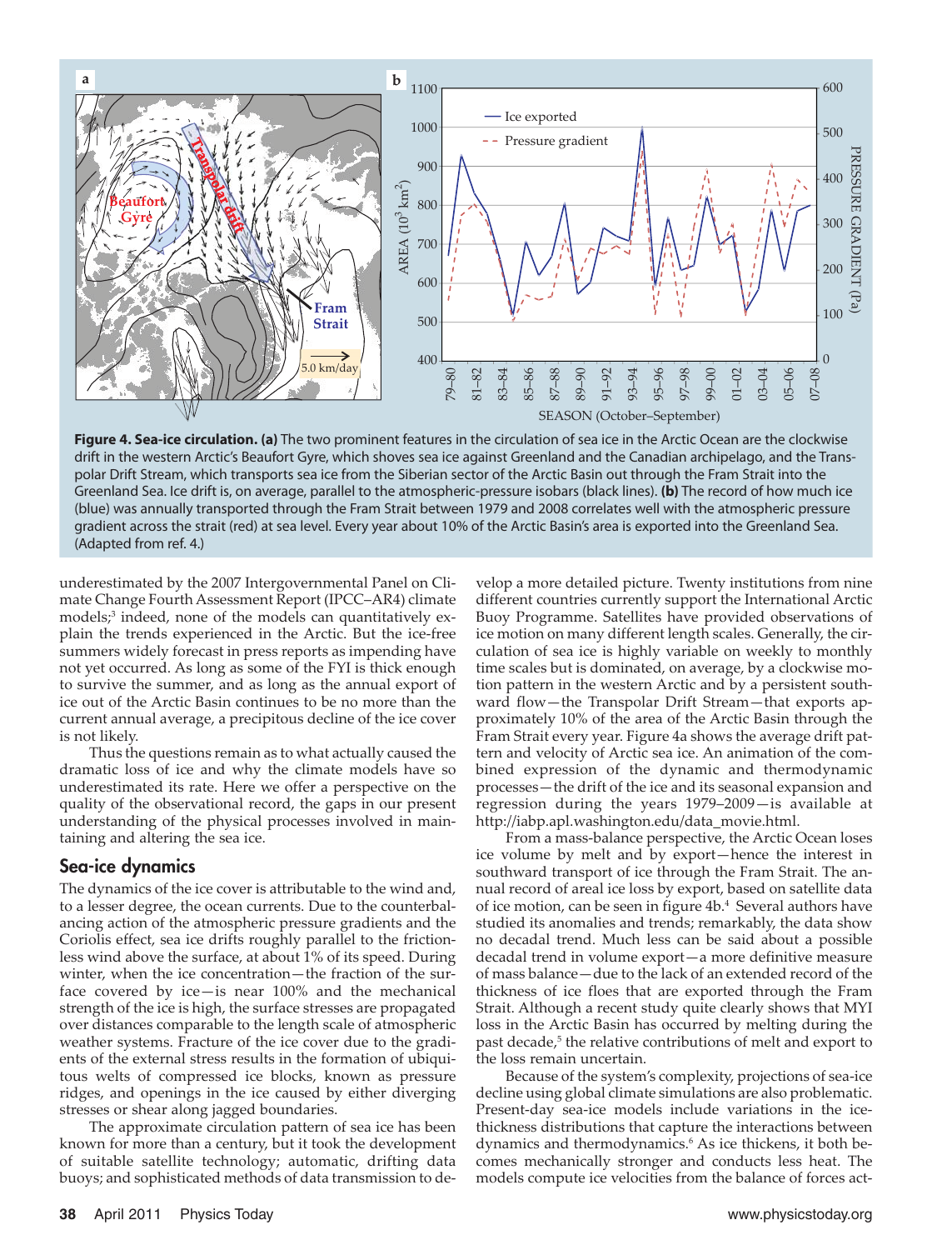

**Figure 5. The heat and mass balance**  of the Arctic Basin. Incoming solar radiation (blue) is partially reflected, absorbed, and transmitted by clouds. The radiation reaching the surface is then partially reflected and absorbed in amounts that depend on the albedo of bare ice, open water (O), and numerous melt ponds formed during summer. River runoffs from surrounding continents feed the Arctic Ocean with fresh water. Infrared radiation (red) is emitted and absorbed by the clouds and the surface. Some of the atmospheric water vapor condenses and falls as snow, adding to the mass of the ice. The general circulation of the atmosphere results in a net influx of sensible and latent heat (*T* and *q*) from lower latitudes. The outflow of ice is primarily through the Fram Strait.

ing on the ice: external stresses exerted by wind and ocean currents, and internal stresses that are due to the mechanical response of the ice cover. This response depends on the ice's strength and thus its thickness distribution. During winter, the alternating diverging and converging motions of the ice cover modify the extremes of that distribution: Open water is exposed from cracks in some areas of the ice and pressure ridges develop in others. During summer, divergence of the ice controls the abundance of open water and alters the albedo feedback.

Projected September ice coverages from the global climate models used in the IPCC–AR4 range from ice-free conditions in September by 2060 to considerably more ice than is observed today. None of the models or their averages predict the trends of the past three decades. Although a majority of the global climate models include simulations of ice dynamics, proper interpretation of their results is confounded by uncertainties in the simulated atmospheric and oceanic forcing of the ice cover. For instance, two IPCC models with sophisticated ice dynamics and one with no ice-motion component all predict a near-zero September ice cover by 2060. With such discrepancies, it is difficult to identify the actual role of sea-ice dynamics in the projected ice behavior.

## **Thermodynamics**

In the heat-energy balance, which describes the gain or loss of heat in the system, sketched in figure 5, the solar and atmospheric radiation terms dominate. Smaller in magnitude are the latent and sensible heat transported across the Arctic boundaries by atmospheric circulation and the sensible heat carried into the basin by the warm West Spitsbergen Current and by the Pacific inflow through the Bering Strait.

The surplus flux of thermodynamic energy needed to cause the observed thinning of the ice during the past half century is about 1 W/m2 . (That flux is equivalent to a reduction in ice thickness of approximately 0.1 m/year.) In this section, we summarize the gaps in our understanding of the atmospheric and oceanic processes that are behind the surplus.

**Ice–atmosphere interactions.** Radiative energy fluxes

from the atmosphere and the annual advection of sensible and latent energy from lower latitudes are two orders of magnitude larger than 1 W/m2 . (Figure 5 illustrates those and other components of the mass and heat balance in the Arctic Basin.) At the moment, uncertainties in the heat-balance measurements observed at manned drifting stations and in the meridional heat transport calculated from radiosonde (balloon-based) observations around the Arctic perimeter prevent researchers from resolving those heat fluxes to an accuracy required to attribute the surplus of heat to any particular source or mechanism that explains the observed ice loss.7

**Ice–ocean heat storage.** During summer, when the ice concentration is less than 100% and numerous melt ponds cover the ice, some fraction of the radiative energy is temporarily stored in the exposed water and delays the onset of freezing in autumn. In areas of low ice concentration and low albedo, the energy causes melting at the bottom and laterally around the perimeter of the ice floes. Recent observations<sup>8</sup> have found rates of ice-bottom melting as high as 1 m/month. Field observations of lateral melt are logistically difficult and laborious; repeated measurements of the same ice floe over the melt season are needed to characterize the process. The few reported measurements suggest that even thick ice floes can melt laterally up to several meters during summer, but the contribution of that process to the loss of MYI is not known.

One prospective approach for learning more about lateral melting is to mine the 1-m-resolution images collected by intelligence satellites—the so-called National Technical Means—and released to the public at http://gfl.usgs.gov. The fixed- location images acquired since the summer of 1999 reveal telling features of the ice surface. But studying the details of processes such as lateral melt will require sequential images of the same ensemble of ice floes to trace the history of surface changes during the melt season. Samples of such acquisitions have recently been released on the above mentioned website.

**Ice–ocean heat flux.** The rate of basal ice growth or melt is proportional to the difference between vertical heat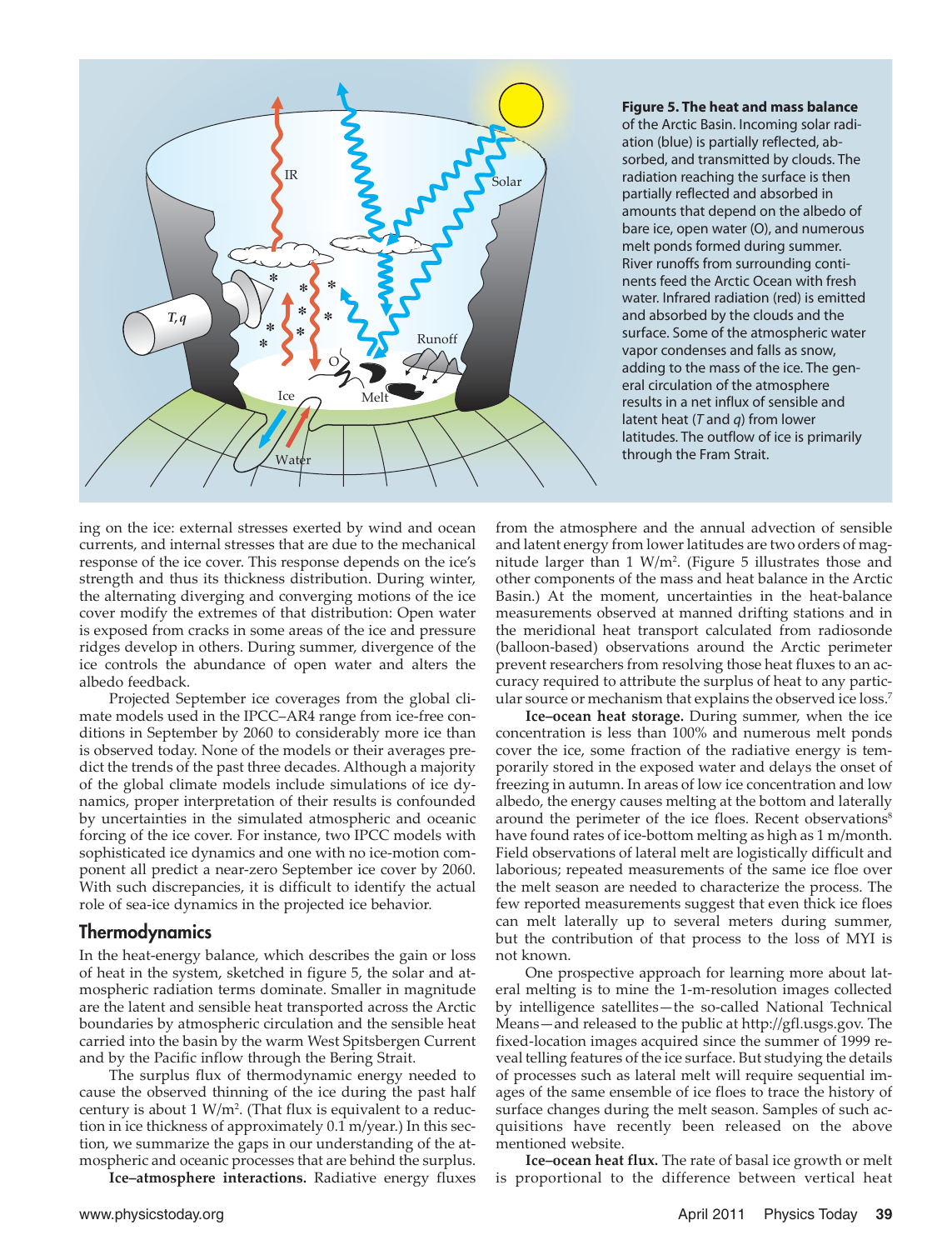

**Figure 6. (a) During summer**, the Arctic Ocean's ice is covered with residual patches of snow and melt ponds of variable depth and darkness—and thus variable albedo—as seen in this photograph from early July 1972; the white dots in the upper right are the huts of a research camp. Natural variations in surface topography create depressions that fill with water from snow melt during summer. **(b)** A 170-km elevation profile from an airborne laser altimeter taken northeast of Greenland and parsed into 17 equal sections—shows the dependence of pond coverage on the amount of water available from snow melt. Even a modest increase in melt water can strongly influence the fraction of pond coverage and hence the surface albedo. (Data courtesy of Josefino Comiso.)

conduction in the ice and turbulent heat flux in the ocean. One- dimensional thermodynamic ice models show that provided the surface energy balance is kept constant, the ocean heat flux derived from warmer-than-freezing water affects the equilibrium ice thickness most sensitively when the ice is thick. With that same constant-energy provision, an increase in the ocean heat flux from 1 to 2  $W/m^2$  thins the equilibrium ice by 1 m/yr and an increase from 3 to 4  $W/m^2$  thins it by only 0.5 m/yr. The heat carried into the Arctic Basin by the West Spitsbergen Current<sup>9</sup> and the Bering Strait inflow<sup>10</sup> has been documented by oceanographic moorings. But the mixing of those flows inside the Arctic Basin and the processes by which the imported warm water gives up its heat to the ice remain a subject of research. The only certainty is that a small change in ocean heat flux can have a large effect on ice thickness.<sup>11</sup>

#### **Snow and melt water**

Owing to its low thermal conductivity, a blanket of snow slows the growth of underlying ice during the cold season. On the other hand, the onset of melting in early summer darkens the snow and, by albedo feedback, accelerates its own melting and that of the underlying ice. According to the thermodynamic model by Gary Maykut and one of us (Untersteiner), $12$  an average snow depth of less than 1 m has little effect on the equilibrium ice thickness so long as, again, the energy balance at the surface is held constant. The less snow, the less time it takes to melt; the more the underlying ice melts, the thinner the ice is at the end of summer and the faster it grows during the following winter.

Over the Arctic Ocean, most of the snow falls in September and October. Thus new ice grown early in the season has the thickest snow cover. In contrast, calculations suggest, ice that starts to grow later in the cold of autumn or early winter in dynamically opened leads—areas of exposed water amid the pack ice—grows very quickly. That newly formed ice can thus overtake the older seasonal ice in thickness.

After the snow falls it is redistributed by the wind, which produces snow drifts behind pressure ridges; sweeps clean areas of flat, young ice; and blows snow into open leads. However, the clear and cold weather that usually follows a snowstorm induces a steep temperature gradient in the snow, which causes the snow to sublime and the vapor to diffuse upward toward surface layers. The process petrifies the snow within a day or two; rendered stiff, the snow remains in place for the balance of the winter. The overall impact of snow depth and its relationship to the underlying ice topography are not well understood, though.

When the snow melts, however, melt-water ponds, which begin forming in June in the lowest or thinnest places on the surface, can exert a profound thermodynamic impact. The average snow cover on Arctic sea ice is about 33 cm, the equivalent of 11 cm of water, with an annual variability of 2 cm.13 According to data shown in figure 6, an increase in the snow depth from 5 to 15 cm water equivalent would nearly double the area covered by ponds, where the melt rate is about 2.5 times that of bare ice. Given the variability in the spatial density of cracks and leads in different types of ice thick, thin, young, old—it's not known how far the melt water can travel over the surface to fill in the low places. There's no doubt that surface topography and even small changes in available melt water substantially influence the ice loss during the melt season. But in the absence of measurements of surface relief and snow depth, it is difficult to quantitatively account for that influence.

*ICESat* stopped taking data in 2009, and its successor, second-generation *ICESat-2*, is not scheduled to launch until early 2016. NASA's IceBridge mission, the largest airborne